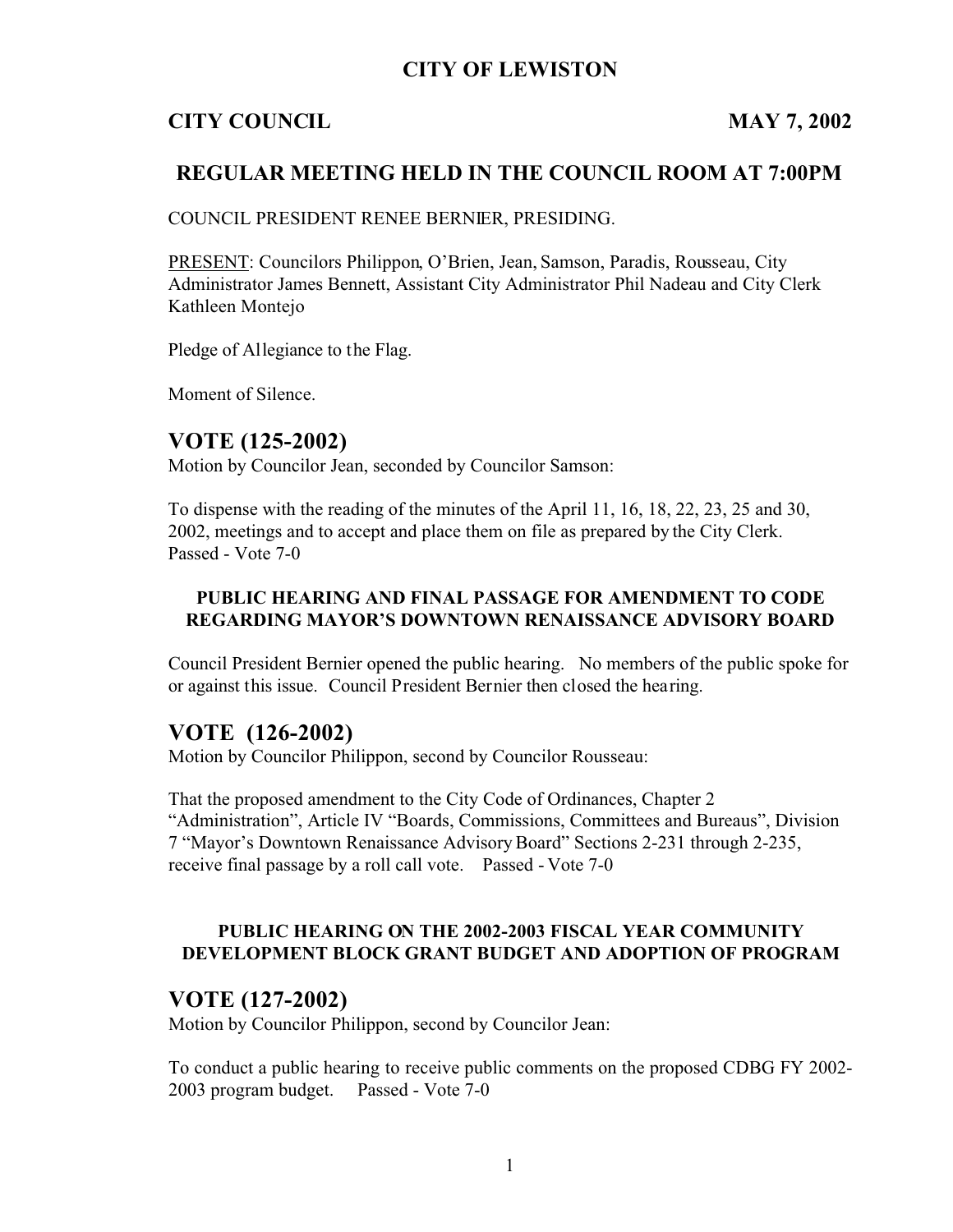Council President Bernier opened the public hearing. No members of the public spoke for or against this issue. Council President Bernier then closed the hearing.

Councilor Paradis suggested moving \$50,000 from the Lewiston Mill Redevelopment Corporation allotment to the Downtown Advisory Board, to be used for items to spruce up the downtown area such as benches, planters, trees, lighting and other upgrades to the area. Councilor Rousseau agreed with the suggestion and mentioned the City has spent four million dollars in the past ten years from the CDBG budget for the Bates Mill project. It was noted that the proposed upgrades for the downtown area are exactly what the CDBG funds should be used for, and this is an ideal community development project. Councilor Rousseau stated that Lisbon Street could be viewed as an entry way into the Bates Mill development area, and therefore should have some improved green space areas. Councilor Samson noted that the DAB upgrades should focus the funds from Chestnut Street to Adams Street.

## **VOTE (128-2002)**

Motion by Councilor Paradis, second by Councilor Samson:

To amend the schedule of funds for the 2002-2003 CDBG budget to transfer \$50,000 from the Lewiston Mill Redevelopment Corporation (LMRC) budget line item to the Downtown Advisory Board (DAB) budget line item, for expenses such as benches, planters and other upgrades needed for the downtown area. Passed - Vote 7-0

## **VOTE (129-2002)**

Motion by Councilor O'Brien, second by Councilor Samson :

To adopt the following schedule of funds, as amended, for the 2002-2003 CDBG budget as recommended by the Planning Board and the Community Development Block Grant Committee.

#### **PUBLIC SERVICE AGENCIES**

| Abused Women's Advocacy Project (A.W.A.P.)                          | \$<br>7,312 |
|---------------------------------------------------------------------|-------------|
| Advocates for Children/Parent Resource Center                       | 2,285       |
| Advocates for Children/Healthy Families                             | 2,285       |
| AIDS Coalition of Lewiston                                          | $\theta$    |
| American Red Cross Disaster Services                                | 3,656       |
| Androscoggin Head Start/Childhood Enrichment                        | 61,238      |
| Androscoggin Home Health/Lewiston Home Care                         | 13,255      |
| Catholic Charities of Maine/Fellowship House                        | 3,656       |
| Catholic Charities of Maine/S.E.A.R.C.H.                            | 4,570       |
| Center for Community Dental Health                                  | $\theta$    |
| Child Health Center/Big Brothers/Big Sisters of Androscoggin County | 1,371       |
| Child Health Center/Big Brothers/Big Sisters Mentoring Program      | 1,371       |
| Child Health Center/Kid's Korner                                    | 2,399       |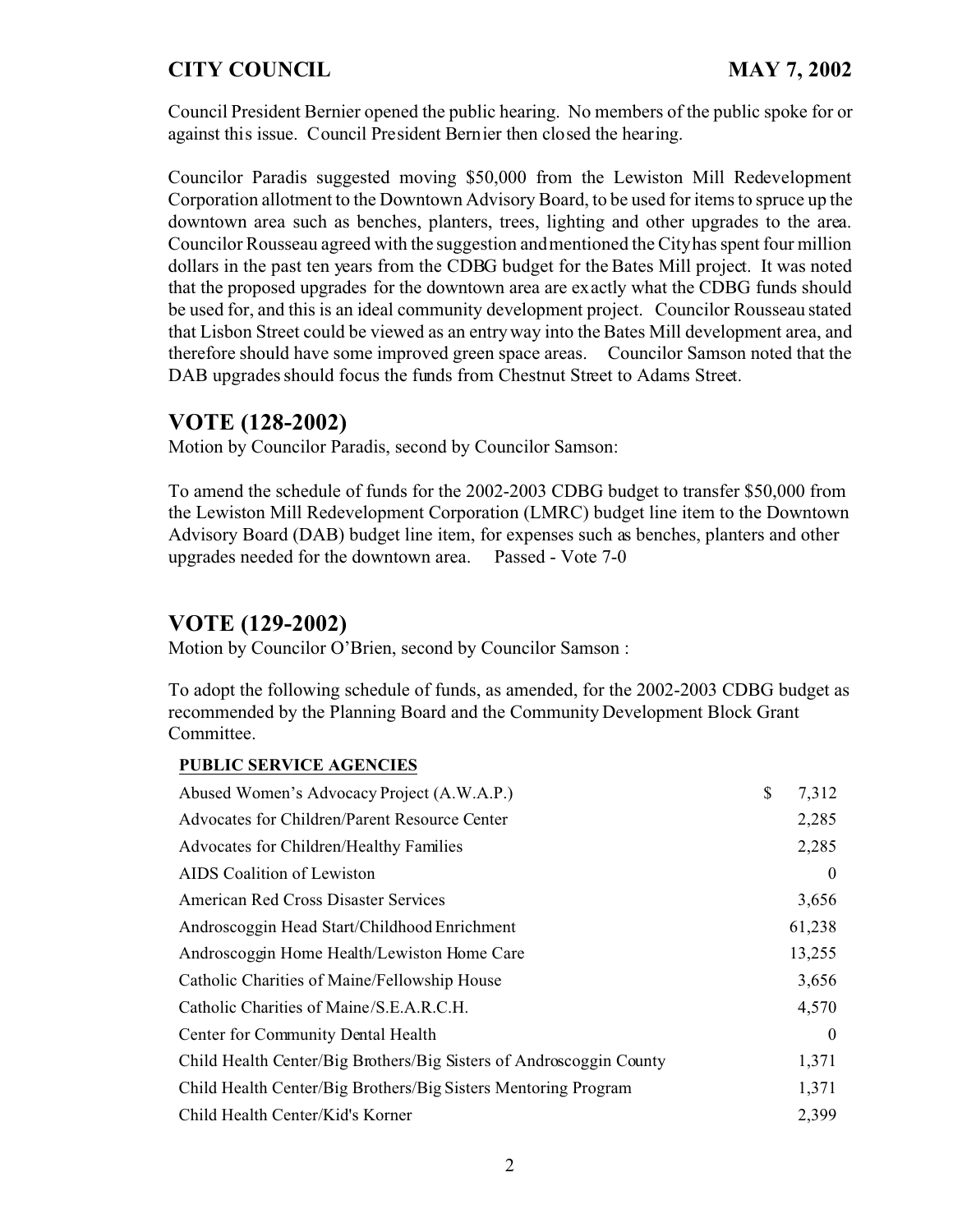## **PUBLIC SERVICE AGENCIES CONT'D**

| Common Ties Mental Health Coalition                        | 914              |
|------------------------------------------------------------|------------------|
| Hope Haven Emergency Shelter                               | 3,656            |
| LA Arts                                                    | 8,226            |
| Lewiston Auburn Transit Committee (LATC) ADA Complementary | $\boldsymbol{0}$ |
| <b>Literacy Volunteers</b>                                 | 1,371            |
| Maine Rural Worker's Coalition                             | $\boldsymbol{0}$ |
| MPC After School Program                                   | 13,710           |
| <b>MPC</b> Summer Program                                  | $\boldsymbol{0}$ |
| Norwich House                                              | 10,968           |
| Pathways Day Care                                          | 13,710           |
| Pathways Workplace                                         | 10,054           |
| Pathways Extended Employment                               | 4,570            |
| <b>Salvation Army</b>                                      | $\boldsymbol{0}$ |
| St. Martin de Porres Residence                             | 6,855            |
| Sand Castle Pre-School                                     | $\theta$         |
| Sexual Assault Crisis Center                               | 1,828            |
| Tri-County Mental Health Services                          | 2,742            |
| Trinity Episcopal Church Meals Program                     | 8,226            |
| Y.W.C.A. Intervention                                      | 3,656            |
| <b>SUBTOTAL</b>                                            | \$193,884        |

## **ECONOMIC DEVELOPMENT**

| <b>SUBTOTAL</b>                                         | \$582,000 |
|---------------------------------------------------------|-----------|
| Lew/Aub Transit Committee - Fixed Route Bus Replacement | 32,000    |
| Bates Mill Redevelopment                                | 275,000   |
| LAEGC                                                   | 75,000    |
| Downtown Improvement Program                            | 200,000   |
| 50/50 Commercial Rehab Program                          |           |

| <b>HOUSING REHAB</b>                |           |
|-------------------------------------|-----------|
| Code Enforcement                    | 18,551    |
| Housing Rehabilitation Loan Program | 200,000   |
| Rehab Office                        | 56,472    |
| <b>SUBTOTAL</b>                     | \$275,023 |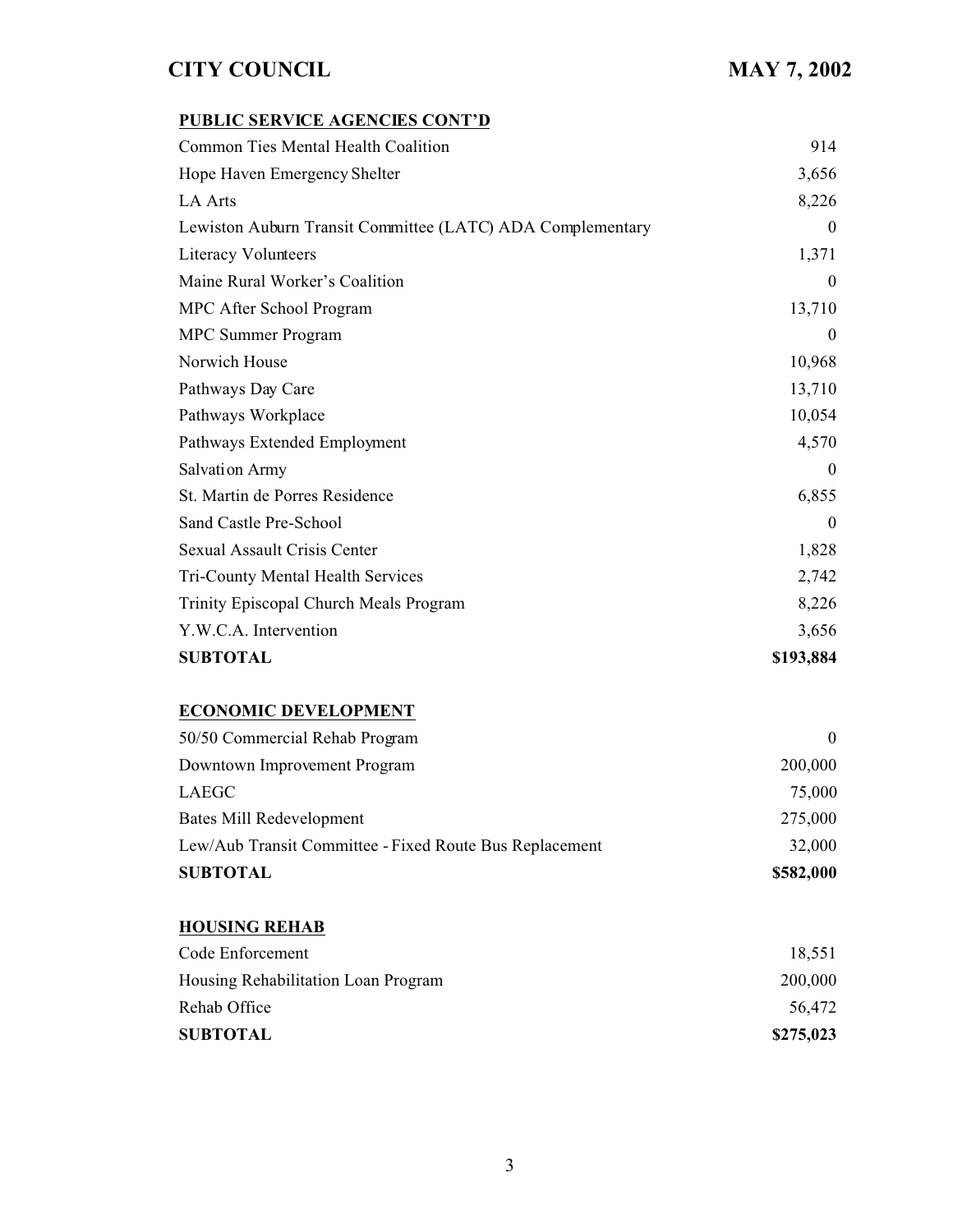#### **NEIGHBORHOOD IMPROVEMENTS**

| Acquisition/Demolition                                | \$        | $\theta$         |
|-------------------------------------------------------|-----------|------------------|
| Downtown Advisory Board (DAB)                         | 50,000    |                  |
| Housing Sub-Committee - SOCHS Housing Initiative      |           | $\theta$         |
| Neighborhood Improvement Projects                     |           | $\theta$         |
| LPD-Enhanced Neighborhood Policing (ENP)              |           | 8,000            |
| Housing Sub-Committee - Community Center              |           | $\boldsymbol{0}$ |
| Lewiston Housing Authority - Community Center         |           | $\overline{0}$   |
| Public Works - Downtown Street Rehab                  |           | $\boldsymbol{0}$ |
| Public Works - Sidewalk Rehab/Handicap Ramp           |           | $\boldsymbol{0}$ |
| Public Works - Lisbon St. Walkway/Park St. Esplanande |           | $\boldsymbol{0}$ |
| Public Works - Upgrade of Lisbon St Crosswalks        |           | $\boldsymbol{0}$ |
| Public Works - Bates, Middle & Park St. Sidewalk Imp. |           | $\overline{0}$   |
| Public Works - Canal Street Improvements              |           | $\Omega$         |
| Sisters of Charity Health System/Lots to Gardens      |           | 7,000            |
| <b>SUBTOTAL</b>                                       | \$65,000  |                  |
| PARKS AND RECREATION                                  |           |                  |
| Teen Drop-In Program                                  |           | $\mathbf{0}$     |
| Pierce Street Park Upgrade                            |           | $\mathbf{0}$     |
| Kennedy Park Upgrade/Basketball court retaining wall  |           | $\mathbf{0}$     |
| <b>SUBTOTAL</b>                                       | \$        | $\bf{0}$         |
| <b>ADMINISTRATION &amp; PLANNING</b>                  |           |                  |
| Community Development Office Administration           | \$221,093 |                  |
| <b>SUBTOTAL</b>                                       | \$221,093 |                  |

#### **TOTAL OF ALL PROGRAMS \$ 1,337,000**

Passed - Vote 7-0

# **VOTE (130-2002)**

Motion by Councilor O'Brien, second by Councilor Jean:

To authorize the submission of the program to the Department of Housing and Urban Development. Passed - Vote 7-0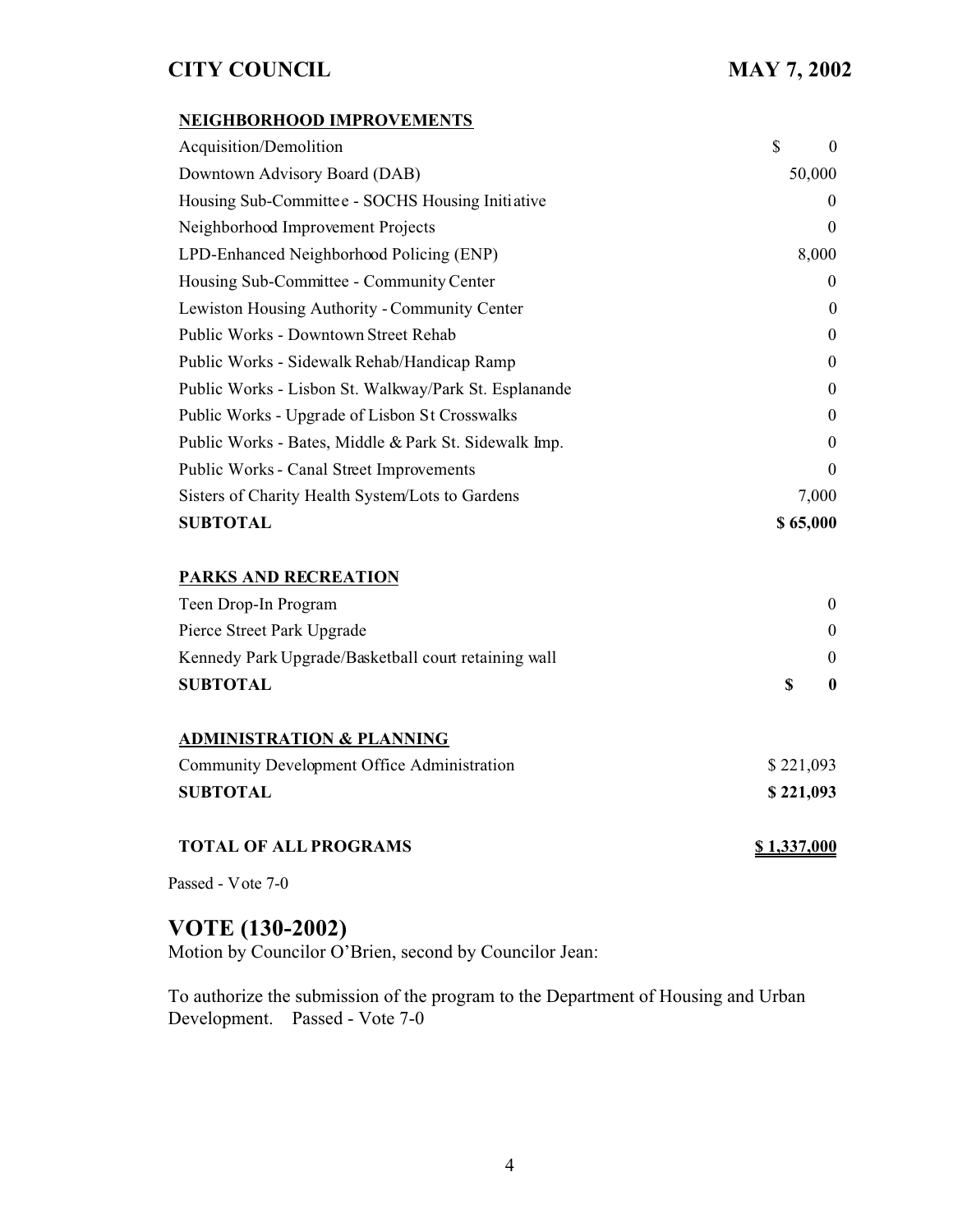### **PUBLIC HEARING AND FIRST PASSAGE FOR REZONING PROPERTIES AT 660-724 MAIN STREET TO THE MAINE CENTRAL RAILROAD**

Council President Bernier opened the public hearing. No members of the public spoke for or against this issue. Council President Bernier then closed the hearing. City Planner James Lysen noted this amendment will allow an existing business to expand and that no opposition was presented during the Planning Board public hearing.

## **VOTE (131-2002)**

Motion by Councilor Samson, second by Councilor O'Brien:

That the proposed amendment to re-zone the properties on the west side of Main Street, from 660-724 Main Street, west to the Maine Central Railroad, from the Community Business (CB) District to the Highway Business (HB) District receive first passage by a roll call vote and that the public hearing on said ordinance be continued to the meeting of May 21, 2002 for final passage. Passed - Vote 7-0

### **PUBLIC HEARING ON A LIQUOR LICENSE AND SPECIAL AMUSEMENT PERMIT FOR HIP HOP CONNECTION**

Council President Bernier opened the public hearing. Michael Berube, co-owner of the Hip Hop Connection, stated that this new business will be a room off of The Tunnel, which is an existing business with a liquor license. He will be eliminating smoking in the Tunnel and will be allowing it in the new business. He will have a separate bar in the Hip Hope Connection and therefore needs approval for the liquor license. Council President Bernier then closed the hearing.

## **VOTE (132-2002)**

Motion by Councilor Philippon, second by Councilor Jean:

To authorize the City Clerk's Office to approve the liquor license application and special amusement permit for dancing and entertainment for Hip Hop Connection, Inc., 855 Lisbon Street. Passed - Vote 7-0

### **PUBLIC HEARING FOR A SPECIAL AMUSEMENT PERMIT FOR SCHEMENGEES BILLIARDS**

Council President Bernier opened the public hearing. No members of the public spoke for or against this issue. Council President Bernier then closed the hearing.

### **VOTE (133-2002)**

Motion by Councilor O'Brien, second by Councilor Jean:

To grant a Special Amusement Permit for Dancing and Entertainment to Schemengees Billiards, 15 Lincoln Street. Passed - Vote 7-0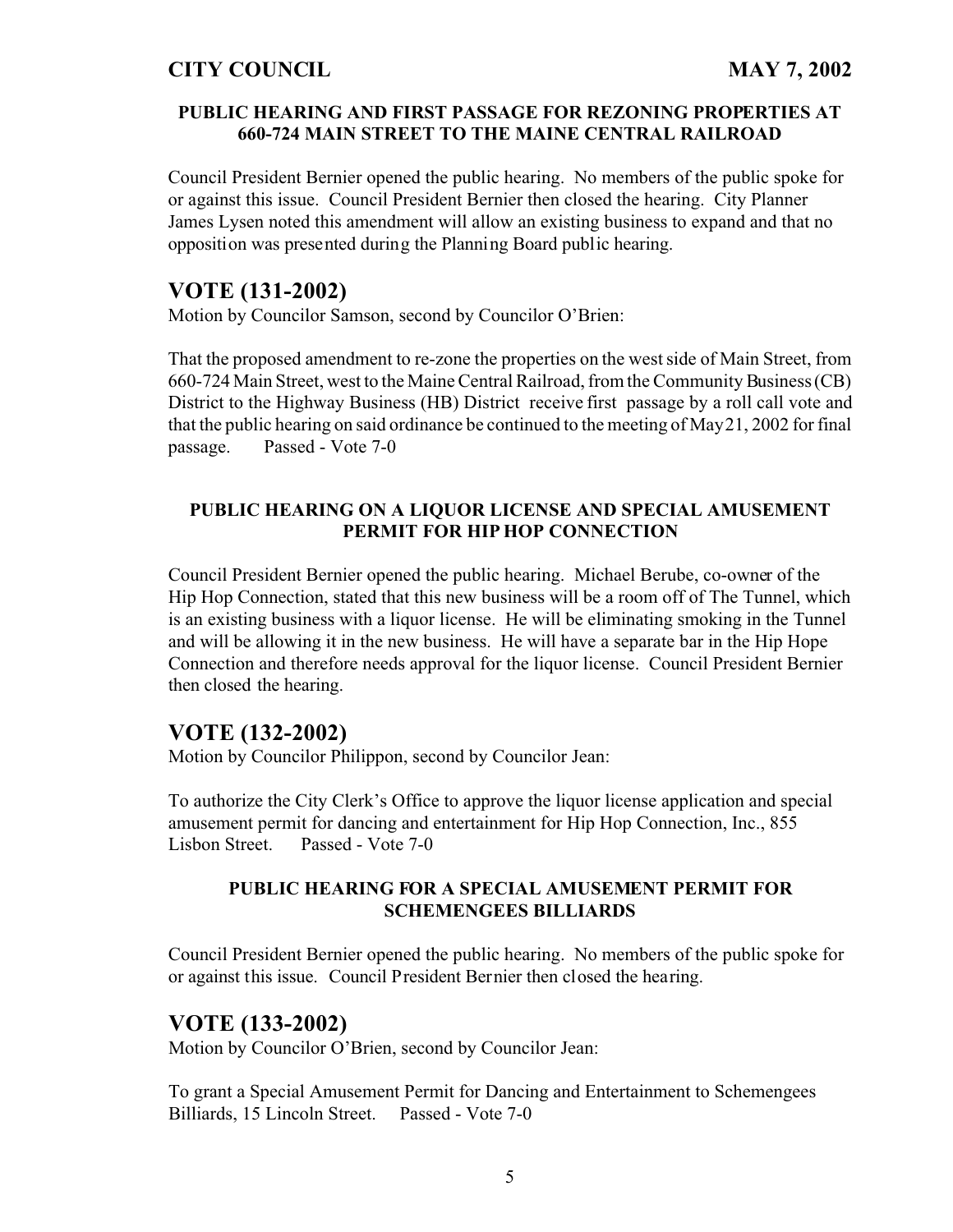### **PUBLIC HEARING TO APPROVE AN OUTDOOR CONCERT SERIES ON CITY PROPERTY**

Council President Bernier opened the public hearing. No members of the public spoke for or against this issue. Council President Bernier then closed the hearing. Councilors thanked Richard Willing of L/A Arts for their work in holding the outdoor summer concerts for residents. The City Administrator noted that the first few concerts will be held in the courtyard at Bates Mill, where there are 1100 people employed who can enjoy the concerts during their lunch hours.

# **VOTE (134-2002)**

Motion by Councilor Philippon, second by Councilor Samson:

To authorize the permit for an Outdoor Entertainment Event, as required by the City Code of Ordinances, Chapter 10, Article 1, Section 10-3, to L/A Arts for the noon-time outdoor summer concert series. Passed - Vote 7-0

### **REVISIONS TO PROPERTY TRANSFER AGREEMENT FOR 84 LISBON STREET**

Lincoln Jeffers, Business Development Manager, noted that the capital campaign for renovations to the L/A Arts building is well underway.

## **VOTE (135-2002)**

Motion by Councilor Samson, second by Councilor Philippon:

That the City of Lewiston be and hereby is authorized to release to L/A Arts it's right-offirst-refusal and option as previously reserved to the City in it's deed to L/A Arts in September, 2001, and that the City Administrator be and hereby is authorized to make, execute and deliver to L/A Arts a release deed, approved by the City Attorney, to effectuate the foregoing, upon execution of a bank loan to L/A Arts for renovations to 84 Lisbon Street. Passed - Vote 7-0

### **APPOINTMENT TO THE DOWNTOWN ADVISORY BOARD**

## **VOTE (136-2002)**

Motion by Councilor Samson, second by Councilor O'Brien:

To confirm the Mayor's appointment of Chad Braswell of 38 Davis Street and Linda Hertell of Auburn, to the Downtown Advisory Board for three year terms each, said terms to begin June 6, 2002 and to expire June 6, 2005. Passed - Vote 7-0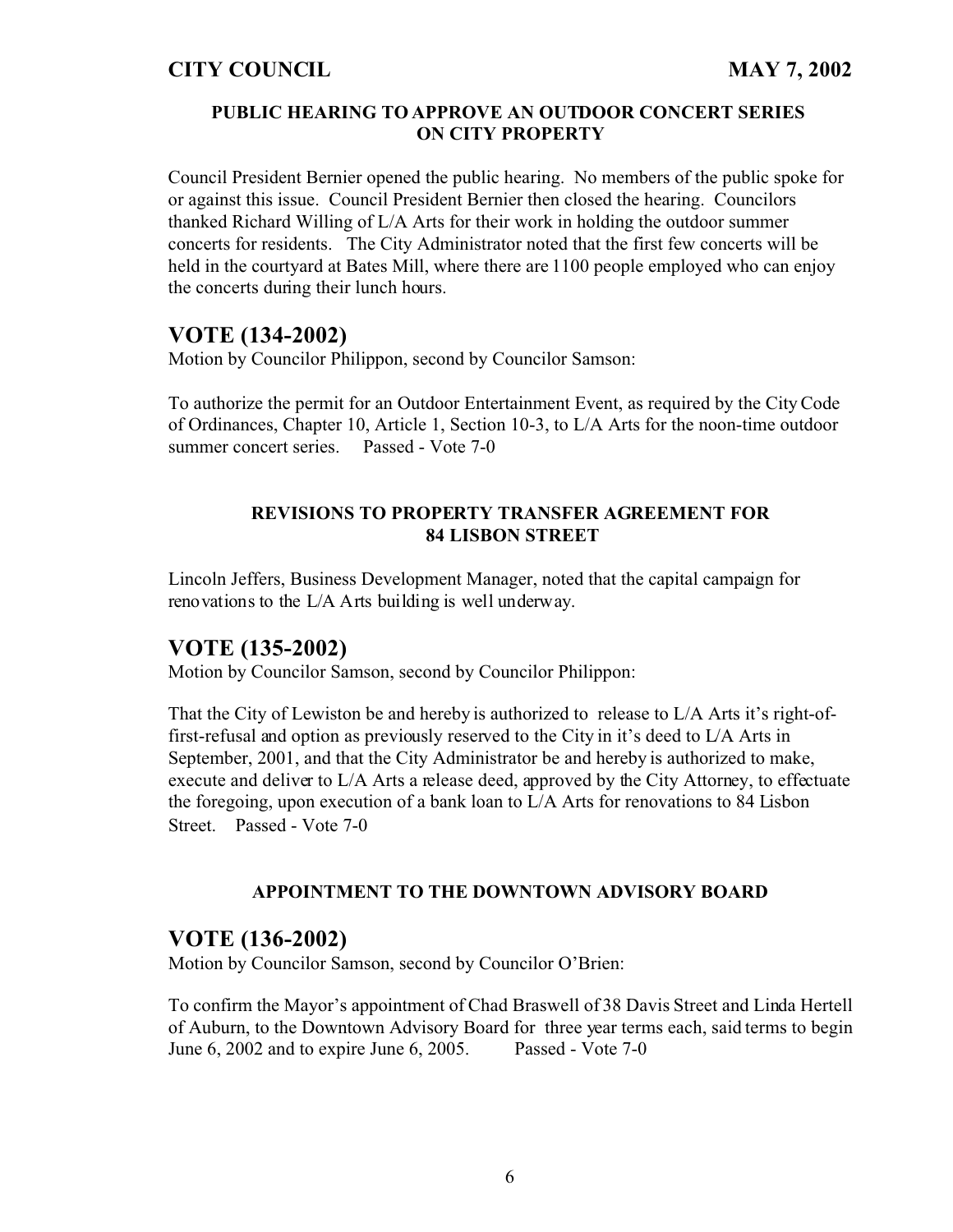### **PRESENTATION REGARDING THE BIKE & PEDESTRIAN PATH MULTI-USE TRAIL PROJECT FROM FRANKLIN PASTURE TO RAILROAD PARK**

Public Works Director Chris Branch and the City's project consultant made a presentation to Council regarding the design plans for the Bike and Pedestrian Path project. They noted that the Planning Board and a community organization called L/A Trails are in full support of the proposal. Councilor Bernier suggested that a presentation be made to the Railroad Board since part of the path will involve railroad park and the railroad trestle. The City Administrator urged consistency in the style and selection of items such as street lighting and sidewalk design, to ensure continuity between different sections of the City.

### **ADOPTION OF CITY POLICY REGARDING THE COMMERCIAL LOAN GUIDELINES**

Community Development Director James Andrews noted the policies being repealed will not eliminate those programs, but will just delete the separate polices. The Council action requested is housekeeping in nature and is to create one complete policy that will describe the various loan programs available for businesses. Councilor Bernier noted the Council's subcommittee on Housing and the Loan Qualification Committee are in support of these changes.

## **VOTE (137-2002)**

Motion by Councilor O'Brien, second by Councilor Paradis:

To repeal the Downtown Facade Improvement Program Policy (Policy Number 27), the Loan Program Guidelines (Policy Number 40) and the Downtown Elevator Grant Program (Policy Number 75), and to adopt and establish the Commercial Program Guidelines, Policy Number 27. Passed - Vote 7-0

### **ADOPTION OF CITY POLICY REGARDING THE HOUSING LOAN GUIDELINES**

Councilor Bernier noted the Council's subcommittee on Housing and the Loan Qualification Committee are in support of these changes.

# **VOTE (138-2002)**

Motion by Councilor Samson, second by Councilor Jean:

To adopt and establish the Housing Program Guidelines, City Policy Number 40. Passed - Vote 7-0

### **PROPOSED AMENDMENTS TO THE PERSONNEL POLICIES REGARDING AN ANTI-NEPOTISM POLICY AND AN EMPLOYEE OF THE YEAR PROGRAM**

City Administrator James Bennett discussed the proposed policies and noted this will be discussed more in depth during a future Council workshop. He stated the anti-nepotism policy is a standard policy that most places of employment have, especially governmental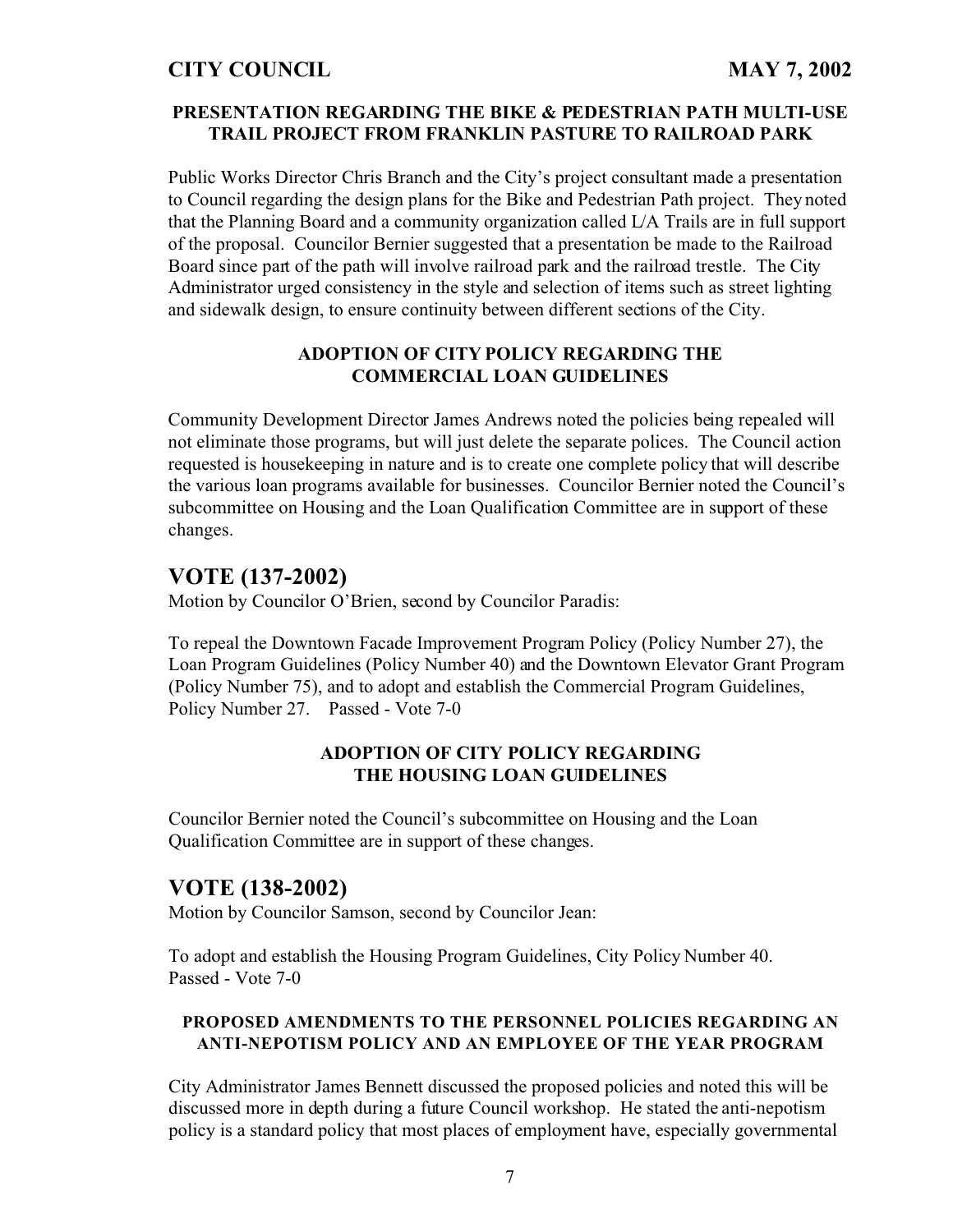agencies. He said it is good personnel practice and a preventative measure for future situations of employment, but will not drastically change the work environment for current employees. The employee of the year program will be used to annually recognize one employee who excels in their position with their positive attitude and motivation.

### **AWARD CONTRACT FOR FINANCIAL AUDITING SERVICES**

It was noted by the Finance Director that this firm has a proven record with the City, in addition to being the lowest bidder.

## **VOTE (139-2002)**

Motion by Councilor Rousseau, second by Councilor Jean :

To act upon the recommendation of the Finance Committee that the three year contract to provide the City with Financial Auditing Services be awarded to Runyon, Kersteen  $\&$ Ouellette of South Portland, Maine based upon their proposal and a three year contract price of \$140,300. Passed - Vote 7-0

### **REFERRAL TO PLANNING BOARD REGARDING REZONING REQUEST FOR THE PROPERTIES AT 131-267 CROWLEY ROAD**

Deputy Development Director Gil Arsenault stated the Planning Board issued a negative recommendation regarding this rezoning request, and this Council action would refer the matter back to the Planning Board to work with the applicant to seek additional options. He noted that a conditional use permit for this location is not an option due to conflicts with the Comprehensive Plan. Councilor Bernier stated she spoke with the applicant about this issue, and he is aware of the reasons the Planning Board is recommending this not be approved. The City Administrator stated this situation is a classic scenario of public policy - economic development issues versus citizen protection issues.

### **VOTE (140-2002)**

Motion by Councilor Jean, second by Councilor Philippon:

To refer back to the Planning Board the request for rezoning of 131-267 Crowley Road from the Office Service (OS) District to the Rural Agricultural (R) District. Passed - Vote 5-2 (Councilors Bernier and Rousseau opposed.)

### **UPDATE ON PROPOSED PLAN FOR TREE PLANTING ALONG A PORTION OF THE RIVER ROAD**

City Administrator James Bennett reviewed with Council the proposal submitted by the Public Works Department. The plan submitted is a preliminary plan and Councilor Paradis would like cost estimates for the tree planting to cover a larger section of River Road. Public Works will update the plan and present it at the next Council meeting.